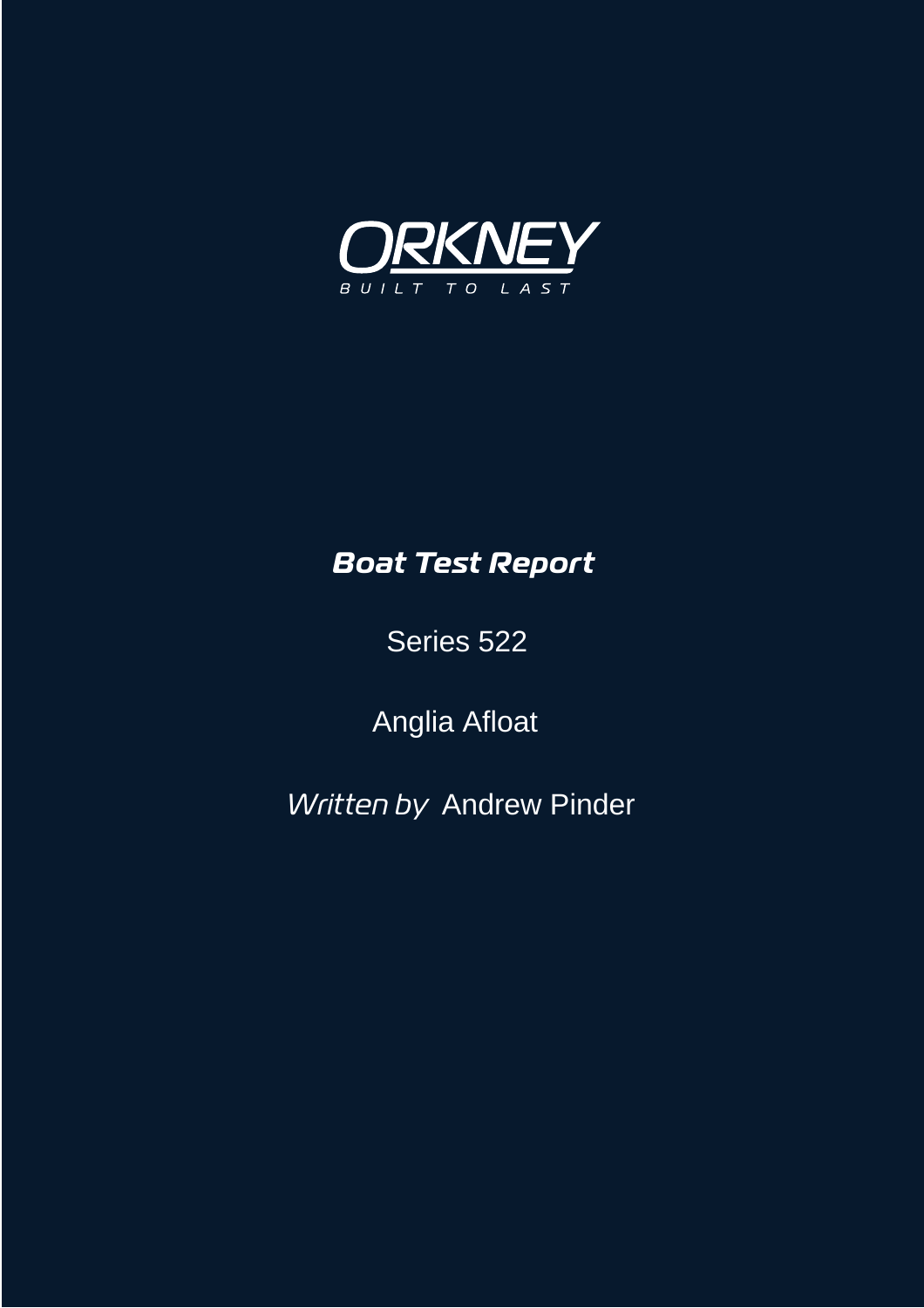### YOUR REGION'S ONLY BOATING MAGAZINE

**NorfolkAfloat** 

Incorporating MAY/JUNE 2009 ISSUE 38 PRICE £3.95 **Incorporating MAY/JUNE 2009 ISSUE 38 PRICE £3.95** 

NORFOLK NORFOLK

BROADS: BROADS:

20 PAGE 20 PAGE

SPECIAL SPECIAL

### FOCUS ON<br>BURNHAM BURNHAM'S QUANDARY

FOOD FOOD FASHION FASHION ADVICE ADVICE CLUBS CLUBS ...AND MORE! ...AND MORE!

## BOATS FOR ALL: BOATS FOR ALL: FROM LAVISH TO FUN – FROM LAVISH TO FUN – EVEN FREE! EVEN FREE!







Dons

#### OPEN UP<br>N OYSTER AN OYSTER OU OUGHT<br>0 ORKNEY ORKNEY IT'S FAST<br>And flyt AND FLYTE



SAIL A CLASSIC CRAFT NOW – FREE WHEN YOU SUBSCRIBE!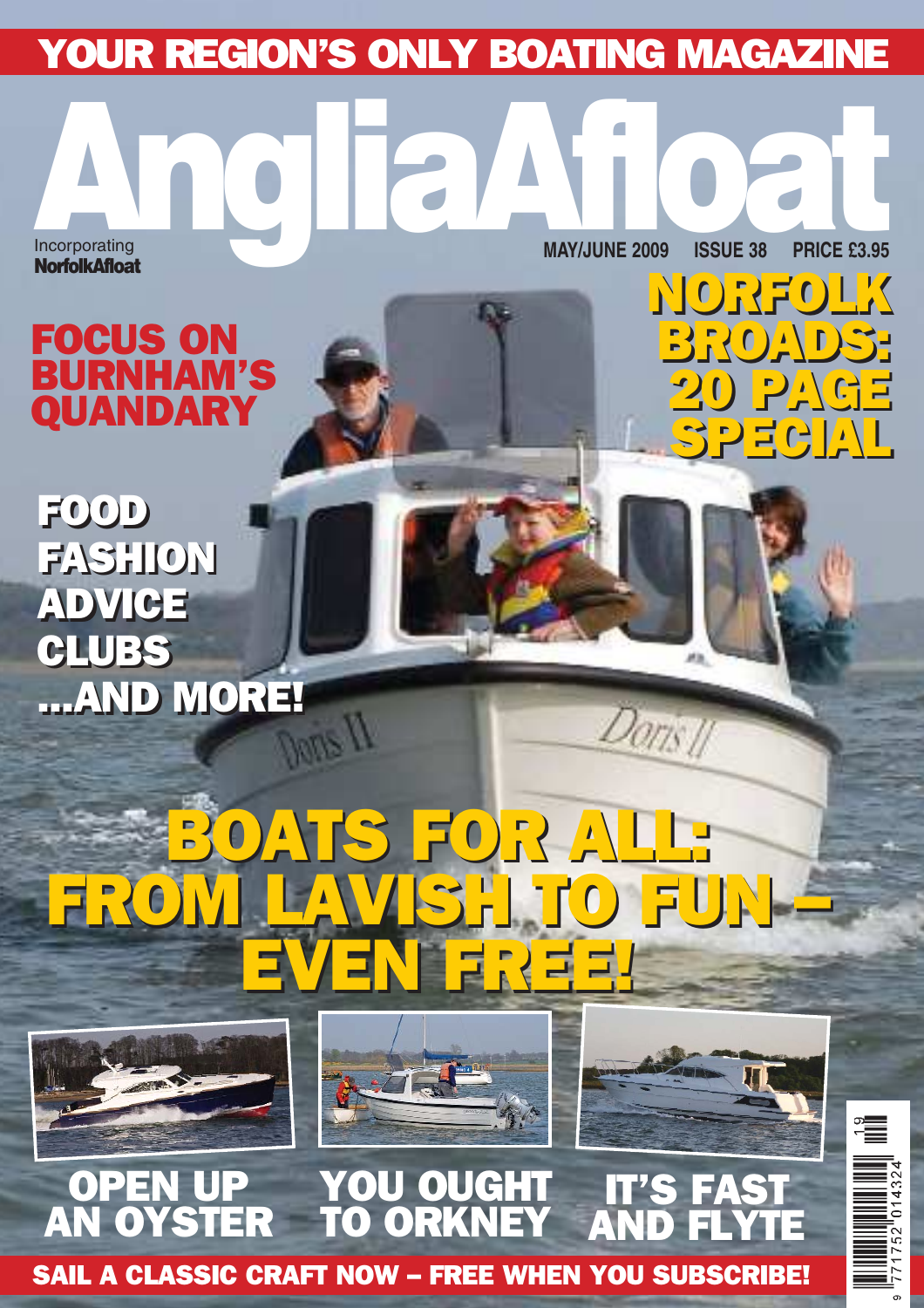### AngliaAfloat>Boat Test



**PICNIC TIME:** Anchor your Orkney or ground it.

# After a day, we're ready to settle down with Doris

**Andrew Pinder** casts off with his family in the Orkney 522, a serious little boat you can beach, take to sea, perhaps even camp aboard. Ted, 9, steered most of the way and Robbie, 12, took the best pictures

The propose of the popular small workboats with<br>fishermen, harbour<br>authorities, sailing clubs<br>and the like for years,<br>establishing a strong<br>reputation for quality, durability and seasmall workboats with fishermen, harbour authorities, sailing clubs and the like for years, establishing a strong

reputation for quality, durability and seaworthiness. It is precisely these qualities that also give them appeal to families looking for

a safe, fun way to get afloat. And in a time of recession, the very reasonable price tag is another attractive feature.

To put theory to the test, I headed for the picturesque River Deben in Suffolk, accompanied by wife Rachel and sons Robbie (aged 12) and Ted (aged 9). We were to be lent an Orkney 522 for the weekend by Andrew Nunn, Director of

Seamark Nunn of Felixstowe, one of the longest established boating businesses in the UK.

In handing over the boat to us, there was very little that Andrew needed to explain – except perhaps her name. "As she is a day boat we decided to christen her Doris", he said with a grin. So filled with the spirit of 'Anything you can do I can do better' the